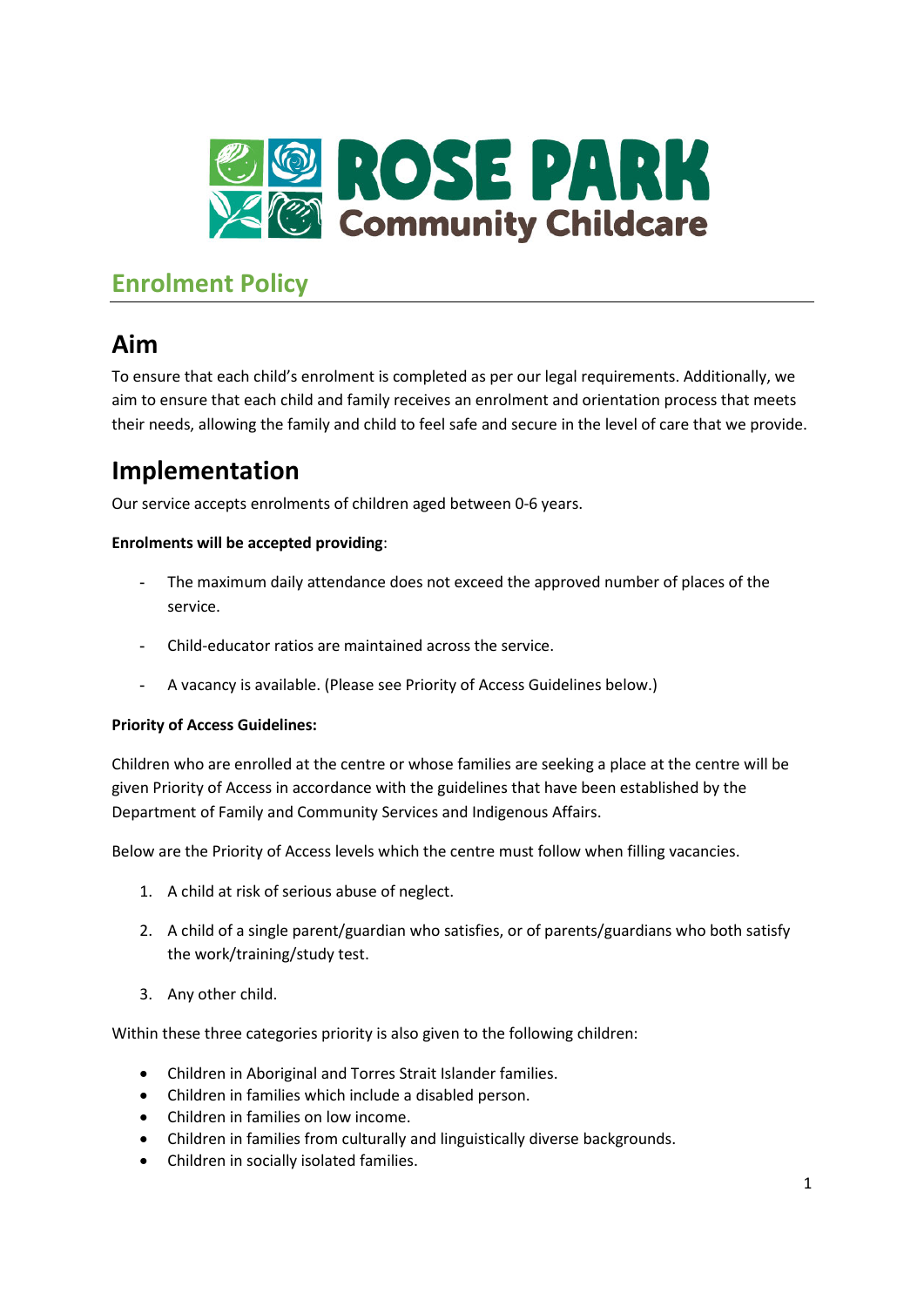• Children of single parents/guardian.

Upon enrolment, families will be notified of their priority and advised that if the centre has no vacancies and their child's position is a priority 3 under the Priority of Access Guidelines, it may be required that their child leave or reduce their days in order to make a place for a higher priority child.

#### **Enrolment:**

When a family has indicated their interest in enrolling their child in our service, the following will occur:

- A tour of our service. During this tour, the Nominated Supervisor/educator conducting the tour will give the family information about the service including, but not limited to, programming methods, meals, inclusion, fees, policies, procedures, our status as a Sun Smart service, regulations for our state and the licensing and assessment process, signing in and out procedure, the National Quality Framework, room routines, educator qualifications, introduction of educator in the room the child will be starting in and educator and parent communication. Families are also invited to ask any questions they may have.
- Families are given a copy of the Parent Handbook to read and are invited to ask questions.
- Discussions are held between office staff and families regarding availability of days, a start date and tailoring an orientation process to suit the needs of the family and child. Families are informed of the Priority of Access Policy as above, and have their position assessed as to how they place within this system. Any matters that are sensitive of nature, such as discussing a child's medical needs, Court Orders, parenting plans or parenting orders, will be discussed privately with the Nominated Supervisor at this time. Should a child use English as a second language, or speak another language at home, we request that families provide us with some key words in the languages the child speaks at this time so that educators can learn the words. When enrolling parents are not fluent in English, the Nominated Supervisor will assist or encourage parent to liaise with someone who can assist.
- Families also need to contact the Family Assistance Office (Centrelink) to have their eligibility for Child Care Subsidy assessed. If these details are available, we will complete the child's formal enrolment. Should a family still need to access this information, we will complete an informal enrolment until these details are finalised.
- Families will be invited to bring their child into the service at a time that suits them and the centre, so the child and family can familiarise themselves with the environment. The family will be encouraged to leave the children for 30-60 minutes to help them to become familiar with the environment and the educators. This can happen on a number of occasions before commencement.